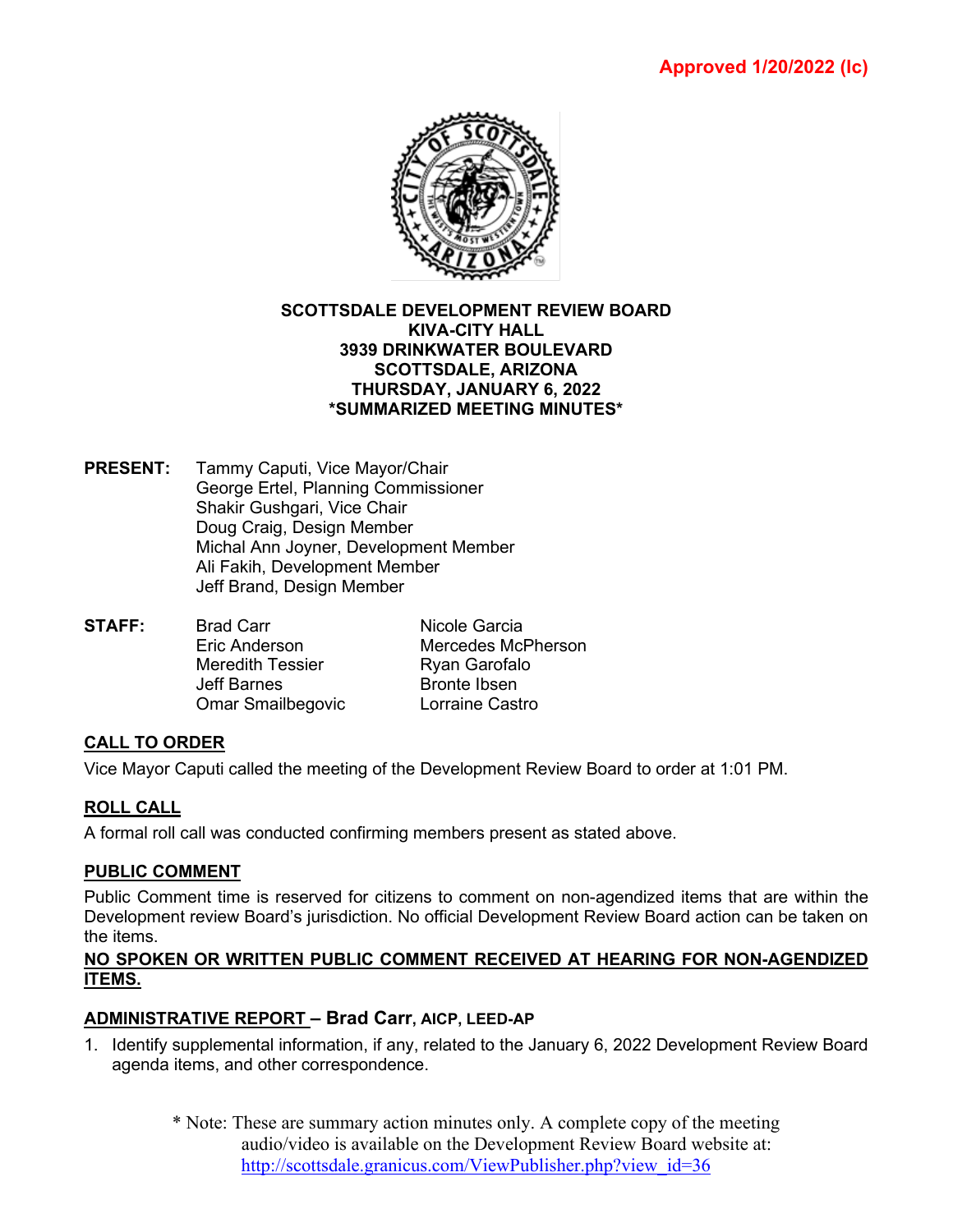#### **MINUTES**

2. Approval of the December 16, 2021 Development Review Board Regular Meeting Minutes.

**COMMISSIONER ERTEL MOVED TO APPROVE THE DECEMBER 16, 2021 DEVELOPMENT REVIEW BOARD MEETING MINUTES AS PRESENTED, 2ND BY BOARD MEMBER JOYNER. THE MOTION PASSED UNANIMOUSLY IN FAVOR BY VICE MAYOR CAPUTI, COMMISSIONER ERTEL, VICE CHAIR GUSHGARI, BOARD MEMBERS CRAIG, JOYNER, FAKIH AND BRAND WITH A VOTE OF SEVEN (7) TO ZERO (0).**

#### **CONSENT AGENDA**

3. 28-DR-2021 (Juggernaut)

Request for approval of a site plan, landscape plan, and building elevations for a new two-story office/warehouse building, with approximately 28,550 square feet of building area, on a +/- 1.83 acre site located at 9259 E. Verde Grove View, with Industrial Park, Planning Community District (I-1 PCD) zoning.

Staff contact is Meredith Tessier, 480-312-4211

Applicant contact is Danny Macias, 480-966-4001

**BOARD MEMBER CRAIG MOVED TO APPROVE 28-DR-2021, 2ND BY COMMISSIONER ERTEL. THE MOTION PASSED UNANIMOUSLY IN FAVOR BY VICE MAYOR CAPUTI, COMMISSIONER ERTEL, VICE CHAIR GUSHGARI, BOARD MEMBERS CRAIG, JOYNER, FAKIH AND BRAND WITH A VOTE OF SEVEN (7) TO ZERO (0).**

4. 32-DR-2021 (McDowell Hayden Retail)

Request for approval of a site plan, landscape plan, and building elevations for two (2) separate pad buildings on a +/-1.4-acre portion of a +/-2.6-acre site located at 8101 E. McDowell Road, with Highway Commercial (C-3) zoning.

Staff contact is Jeff Barnes, 480-312-2376

Applicant contact is Neil Feaser, 602-955-3900

**CASE 32-DR-20221 MOVED TO THE REGULAR AGENDA. BOARD MEMBER CRAIG MOVED TO APPROVE 32-DR-2021, 2ND BY BOARD MEMBER JOYNER. THE MOTION PASSED UNANIMOUSLY IN FAVOR BY VICE MAYOR CAPUTI, COMMISSIONER ERTEL, VICE CHAIR GUSHGARI, BOARD MEMBERS CRAIG, JOYNER, FAKIH AND BRAND WITH A VOTE OF SEVEN (7) TO ZERO (0).**

## **REGULA AGENDA**

5. 50-DR-2021 (Discount Tire Exterior Repaint)

Request for approval of a new color palette for the exterior of an existing vehicle repair business on a+/- 1.08-acre site located at 2301 N. Scottsdale Road, with Highway Commercial (C-3) zoning. Staff contact is Omar Smailbegovic, 480-312-3087

Applicant contact is George Guilford, 480-606-6161

**MOTION BY BOARD MEMBER BRAND TO CONTINUE THE APPLICATION TO THE 1/20/2022 DRB HEARING, 2ND BY COMMISSIONER ERTEL. THE MOTION PASSED UNANIMOUSLY IN FAVOR BY VICE MAYOR CAPUTI, COMMISSIONER ERTEL, VICE CHAIR GUSHGARI, BOARD MEMBERS CRAIG, JOYNER, FAKIH AND BRAND WITH A VOTE OF SEVEN (7) TO ZERO (0).**